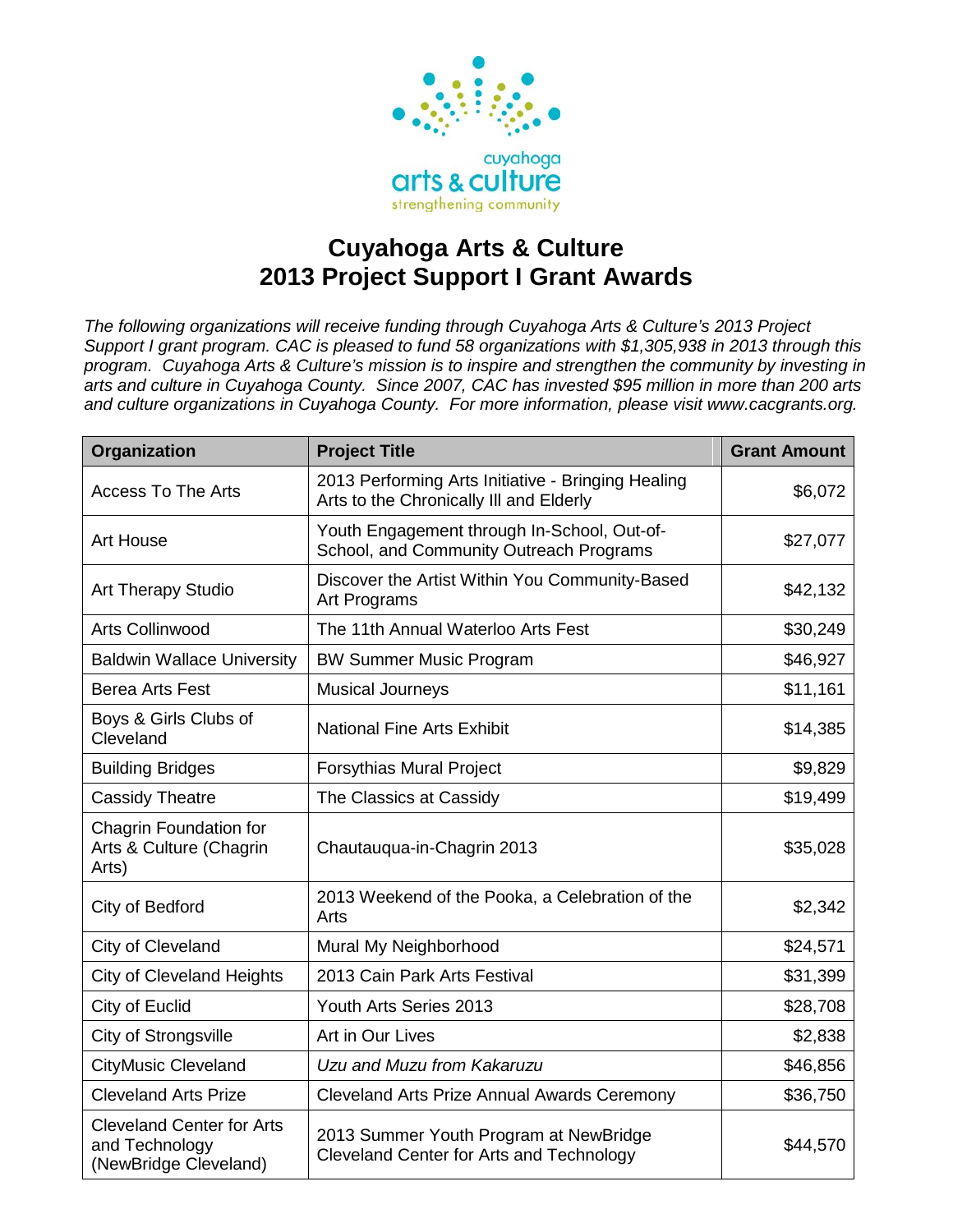| <b>Organization</b>                                                     | <b>Project Title</b>                                                                                     | <b>Grant Amount</b> |
|-------------------------------------------------------------------------|----------------------------------------------------------------------------------------------------------|---------------------|
| <b>Cleveland Contemporary</b><br><b>Chinese Culture</b><br>Association  | Traditional Chinese art performances for senior<br>citizens                                              | \$12,771            |
| <b>Cleveland Metroparks</b>                                             | 2013 Summer Concert Programs                                                                             | \$7,701             |
| <b>Cleveland Metropolitan</b><br><b>School District</b>                 | 14th Annual All-City Arts Musical                                                                        | \$33,699            |
| <b>Cleveland State University</b>                                       | <b>Intersections: Connecting Community Through Acts</b><br>of Intergenerational Creativity               | \$31,399            |
| <b>Cleveland TOPS</b><br>Swingband                                      | Keeping Seniors Swinging concert series                                                                  | \$13,545            |
| <b>Cleveland Urban Design</b><br>Collaborative                          | The COLD Project (Center for Outdoor Living<br>Design)                                                   | \$29,449            |
| <b>Cleveland Women's</b><br>Orchestra                                   | <b>78th Anniversary Concert</b>                                                                          | \$8,475             |
| convergence-continuum                                                   | Series 1: Mayhem and Madness                                                                             | \$9,648             |
| Cuyahoga Community<br>College (Tri-C Jazz Fest)                         | 34th Annual Tri-C JazzFest Cleveland                                                                     | \$31,549            |
| <b>Detroit Shoreway</b><br><b>Community Development</b><br>Organization | Party in the Square (formerly known as Discover<br>Gordon Square Arts District Day)                      | \$20,657            |
| Downtown Cleveland<br>Alliance                                          | Sparx City Hop 2013                                                                                      | \$46,927            |
| <b>Duffy Liturgical Dance</b>                                           | Faces on a Choreographic Canvas: Wisdom, The<br>Struggle, Faith, Hope, Optimism, Perseverance            | \$19,933            |
| Earth Day Coalition                                                     | EarthFest 2013 The Year of Advanced &<br>Renewable Energy: NEOhio's 24th Annual Earth<br>Day Celebration | \$39,404            |
| <b>Ensemble Theatre</b>                                                 | Discovering History: The Playwright's Journey                                                            | \$15,232            |
| Fairmount Center for the<br>Arts                                        | Creating new opportunities for arts learning:<br>Diversifying FPAC's curriculum and student body         | \$33,706            |
| <b>Fevered Dreams (Chagrin</b><br>Documentary Film Festival)            | <b>Chagrin Documentary Film Festival</b>                                                                 | \$9,503             |
| <b>Foluke Cultural Arts Center</b>                                      | ArtsLinc - Learning in the Arts: Minority Community<br>Engagement                                        | \$4,926             |
| <b>Friends of Cleveland</b><br>School of the Arts                       | 12th Annual Cleveland School of the Arts Festival of<br><b>New Works</b>                                 | \$22,100            |
| <b>Historic Gateway</b><br>Neighborhood Corporation                     | 2013 Take a Hike Tours                                                                                   | \$12,155            |
| <b>Historic Warehouse District</b><br><b>Development Corporation</b>    | 9th Annual Warehouse District Street Festival                                                            | \$9,920             |